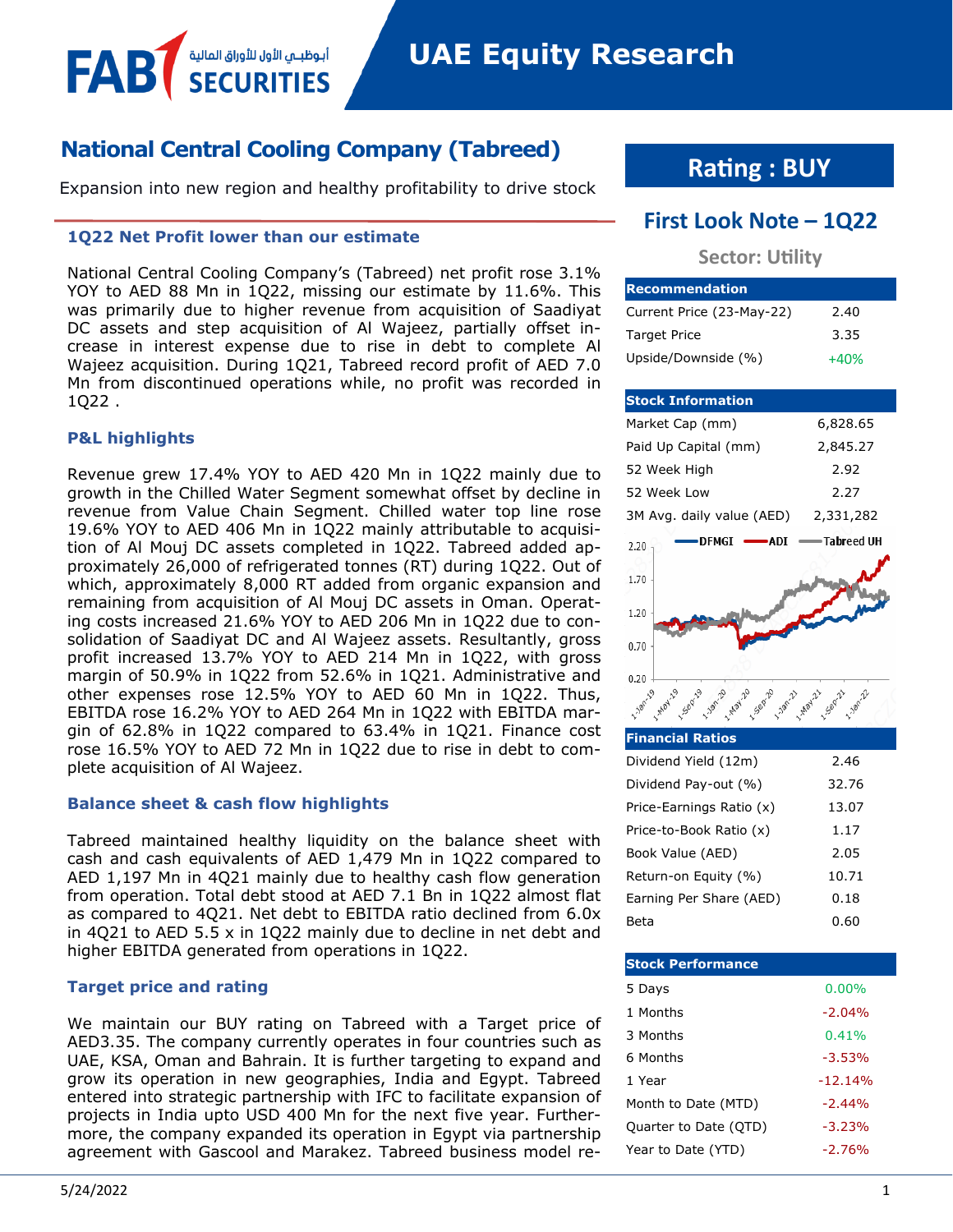## أبـوظبــمي الأول للأوراق المالية FA **SECURITIES**

main resilient with strong visibility to revenue and cash flow. It is focused to enter into B2B contract with customers with strong portfolio reducing counterparty credit and collection risk. All these factors led the company to maintain stable and predictable growth. Expansion into new territories and acquisition would lead Tabreed to maintain this growth momentum. Tabreed also continues to generate healthy profitability with cash conversion factor of 127.4% in FY2021 and 148.4% in 1Q22. It has maintained a robust track record of converting almost all its EBITDA into cash flow during historical period. Solid cash flow generation will help in reducing net leverage from 5.5x going forward and provide headroom to focus on growth. Based on the above, we assign a BUY rating on this stock.

#### **Tabreed - Relative valuation**

| (at CMP)       | 2018 | 2019 | 2020 | 2021 | 2022F |
|----------------|------|------|------|------|-------|
| PE(X)          | 15.2 | 13.8 | 11.8 | 11.4 | 11.2  |
| PB(X)          | 1.4  | 1.3  | 1.3  | 1.2  | 1.1   |
| EV/EBITDA      | 13.6 | 12.0 | 12.0 | 12.2 | 10.5  |
| Dividend yield | 4.0% | 4.4% | 2.4% | 2.5% | 4.6%  |

*FABS Estimates & Co Data*

#### **Tabreed - P&L**

| <b>AED mm</b>                    | 1Q21           | 4Q21           | 1Q22A  | 1Q22F          | Var.      | YOY Ch    | QOQ Ch    | 2021     | 2022F    | <b>YOY</b> |
|----------------------------------|----------------|----------------|--------|----------------|-----------|-----------|-----------|----------|----------|------------|
| Revenue                          | 358            | 490            | 420    | 496            | $-15.3%$  | 17.4%     | $-14.4%$  | 1,955    | 2,186    | 11.8%      |
| Operating costs                  | $-170$         | $-274$         | $-206$ | $-263$         | $-21.6%$  | 21.6%     | $-24.8%$  | $-1,084$ | $-1,171$ | 8.0%       |
| <b>Gross profit</b>              | 188            | 216            | 214    | 233            | $-8.3%$   | 13.7%     | $-1.1%$   | 871      | 1,015    | 16.6%      |
| Admin and other exps             | $-53$          | $-75$          | -60    | $-74$          | $-19.2%$  | 12.5%     | $-20.1%$  | $-247$   | $-257$   | 4.2%       |
| <b>EBITDA</b>                    | 227            | 257            | 264    | 270            | $-2.4%$   | 16.2%     | <b>NA</b> | 1,033    | 1,169    | 13.2%      |
| <b>Operating profit/</b><br>EBIT | 135            | 141            | 154    | 159            | $-3.2%$   | 14.2%     | 9.1%      | 624      | 758      | 21.4%      |
| Finance costs                    | $-62$          | $-71$          | $-72$  | $-69$          | 4.4%      | 16.5%     | 2.8%      | $-258$   | $-295$   | 14.5%      |
| Finance income                   | 1              | $\mathbf{1}$   | 1      | $\mathbf{1}$   | 17.2%     | 41.7%     | 28.9%     | 3        | 3        | 5.0%       |
| Impair. Provis. for rece.        | 0              | $-1$           | 0      | $-1$           | <b>NA</b> | <b>NA</b> | <b>NA</b> | $-1$     | $-1$     | 0.0%       |
| Other gains and losses           | $-2$           | 132            | 0      | $\overline{7}$ | $-95.4%$  | <b>NA</b> | $-99.8%$  | 130      | 10       | $-92.3%$   |
| Share of associates & JV         | 12             | $\overline{2}$ | 11     | $\overline{2}$ | <b>NA</b> | $-15.2%$  | 420.0%    | 36       | 35       | $-1.9%$    |
| Profit from cont. oper.          | 83             | 205            | 93     | 98             | $-4.8%$   | 12.1%     | $-54.4%$  | 534      | 510      | $-4.6%$    |
| Profit from discont.<br>Oper.    | $\overline{7}$ | $-4$           | 0      | 6              | <b>NA</b> | <b>NA</b> | <b>NA</b> | 77       | $\Omega$ | $-100.0%$  |
| <b>Profit before NCI</b>         | 90             | 201            | 93     | 104            | $-10.2%$  | 3.4%      | $-53.6%$  | 611      | 510      | $-16.5%$   |
| Non-controlling interest         | $-5$           | $-4$           | $-5$   | $-4$           | 22.6%     | 9.0%      | 28.3%     | $-26$    | $-25$    | $-2.3%$    |
| <b>Profit attributable</b>       | 86             | 197            | 88     | 100            | $-11.6%$  | 3.1%      | $-55.3%$  | 585      | 485      | $-17.2%$   |

*FABS Estimates & Co Data*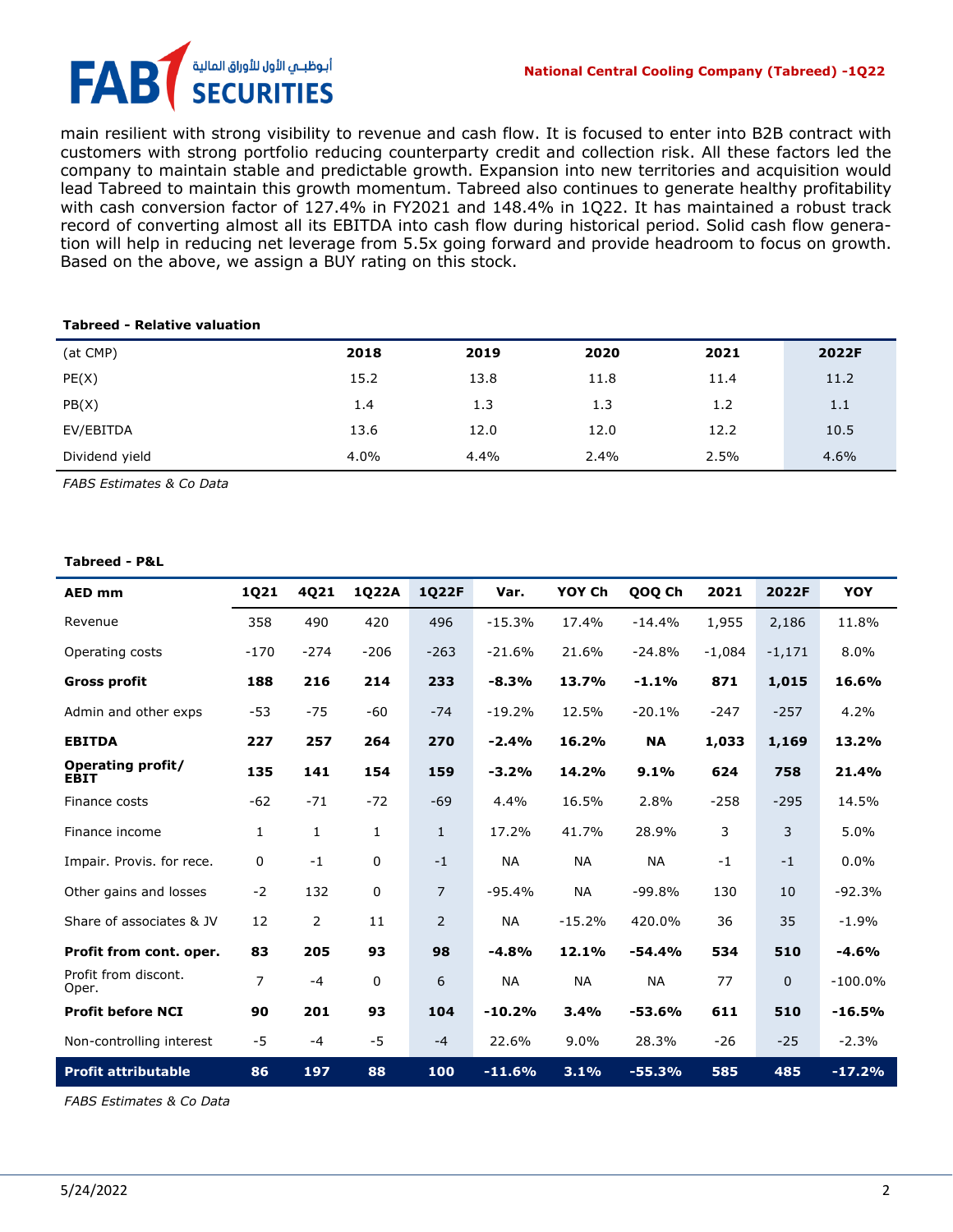

# **Tabreed - Margins**

|                         | 1021  | 4021  | 1022A | YOY ch | 000 ch   | 2021  | 2022F | Change |
|-------------------------|-------|-------|-------|--------|----------|-------|-------|--------|
| Gross profit margin     | 52.6% | 44.1% | 50.9% | $-167$ | 685      | 44.5% | 46.4% | 189    |
| EBITDA margin           | 63.4% | 52.4% | 62.8% | -66    | 1.036    | 52.8% | 53.5% | 64     |
| Operating profit margin | 37.6% | 28.7% | 36.6% | $-104$ | 788      | 31.9% | 34.7% | 274    |
| Net Margin              | 23.9% | 40.2% | 21.0% | $-292$ | $-1.920$ | 29.9% | 22.2% | $-776$ |

*FABS estimate & Co Data*

 $\ddot{\phantom{a}}$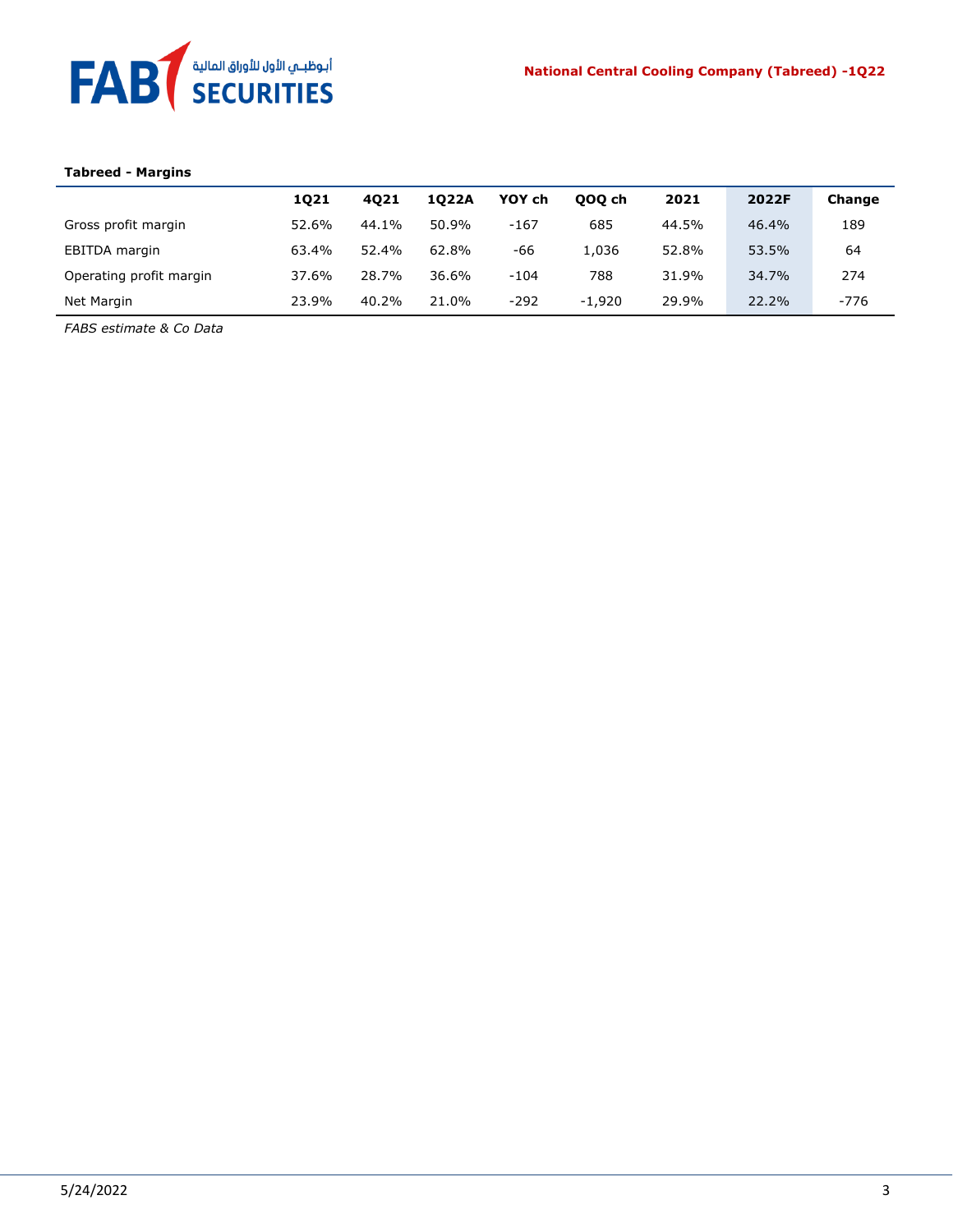

#### **Research Rating Methodology:**

| Rating        | <b>Upside/Downside potential</b> |
|---------------|----------------------------------|
| <b>BUY</b>    | Higher than $+15%$               |
| ACCUMULATE    | Between $+10\%$ to $+15\%$       |
| <b>HOLD</b>   | l ower than +10% to -5%          |
| <b>REDUCE</b> | Between -5% to -15%              |
| <b>SELL</b>   | Lower than -15%                  |

#### **FAB Securities Contacts:**

### **Research Analysts**

| Ahmad Banihani                                   | +971-2-6161629                           | ahmad.banihani@Bankfab.com |
|--------------------------------------------------|------------------------------------------|----------------------------|
| <b>Sales &amp; Execution</b>                     |                                          |                            |
| Abu Dhabi Head Office<br><b>Trading Desk</b>     | $+971 - 2 - 6161700/1$<br>+971-2-6161777 | <b>Online Trading Link</b> |
| <b>Institutional Desk</b><br>Sales and Marketing | +971-4-4245765<br>+971-2-6161703         |                            |

#### **DISCLAIMER**

This report has been prepared by FAB Securities (FABS), which is authorised by the UAE Securities and Commodities Authority, licensing registration number 604002, and is a member of the Abu Dhabi Securities Exchange and Dubai Financial Market. The information, opinions and materials contained in this report are provided for information purposes only and are not to be used, construed, or considered as an offer or the solicitation of an offer or recommendation to sell or to buy or to subscribe for any investment security or other financial instrument. The information, opinions and material in this report have been obtained and derived from publicly available information and other sources considered reliable without being independently verified for their accuracy or completeness. FABS gives no representation or warranty, express or implied, as to the accuracy and completeness of information and opinions expressed in this report. Opinions expressed are current as of the original publication date appearing on the report only and the information, including the opinions contained herein, are subject to change without notice. FABS is under no obligation to update this report. The investments referred to in this report might not be suitable for all recipients. Recipients should not base their investment decisions on this report and should make their own investigations, and obtain independent advice, as appropriate. Any loss or other consequences arising from the uses of material contained in this report shall be the sole and exclusive responsibility of the recipient and FABS accepts no liability for any such loss or consequence. The value of any investment could fall as well as rise and the investor may receive less than the original amount invested. Some investments mentioned in this report might not be liquid investments, which could be difficult to realise in cash. Some investments discussed in this report could be characterised by high level of volatility, which might result in loss. FABS owns the intellectual property rights and any other material contained in this report. No part of this report may be reproduced, utilised or modified in any form either in whole or in part or by any electronic, mechanical or other means, now known or hereafter invented, including photocopying and recording, or stored in any retrieval system without the prior consent of FABS in writing. While utmost care has been taken to ensure that the information provided is accurate and correct, neither FABS, nor its employees shall, in any way, be responsible for the contents. By accepting this document, the recipient agrees he/she has read the above disclaimer and to be bound by the foregoing limitations/ restrictions.